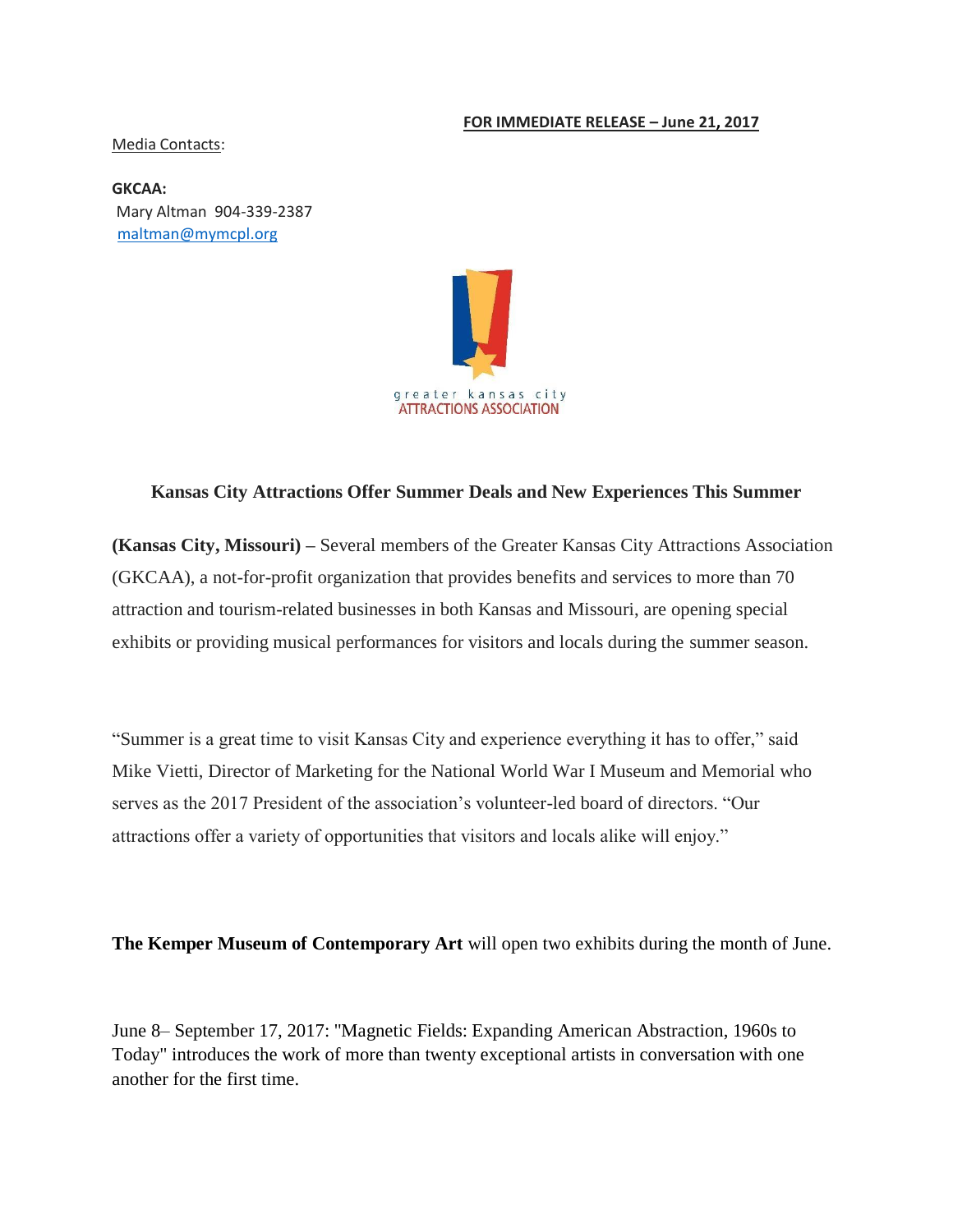June 16, 2017 – January 28, 2018: "Women to Watch | Metals" The museum will host this exhibition in cooperation with the Kansas City Chapter of the National Museum of Women in the Arts (NMWA) which will feature works by five artists who explore metal as a medium.

# **Historic LeCompton Territorial Capital Museum**

Now - October 14: "Lecompton and World War One" exhibit. See how the

Great War affected this small Kansas community.

August 13: The LeCompton Reenactors will perform "Bleeding Kansas" at 1 p.m.

Audience participation is encouraged during this "Town Hall" meeting involving historical

characters from the tumultuous Kansas Territorial time period. The event will take place at the Territorial Capital Museum in Lecompton, 640 E. Woodson and donations are requested. Visitors may tour Constitution Hall following the play and enjoy Lecompton's shops and restaurants.

For more information, visit [lecomptonkansas.com.](http://lecomptonkansas.com/)

### **Kansas City Zoo**

Themed after the popular children's book *The Three Billy Goats Gruff*, The Kansas City Zoo has opened this brand new exhibit that adds a 5,000-square-foot playground for goats located just across the path from the children's playground and next to the Discovery Barn. Two eight-foottall bridges connect two play yards, allowing the goats to clamber across the bridges above and at eye level with visitors. Wooden decks allow visitors the opportunity to immerse

themselves in the goats' world. There is also a deck for the goats that extends into the

visitors area, so "kids" can see each other eye to eye. Hand operated feeders will be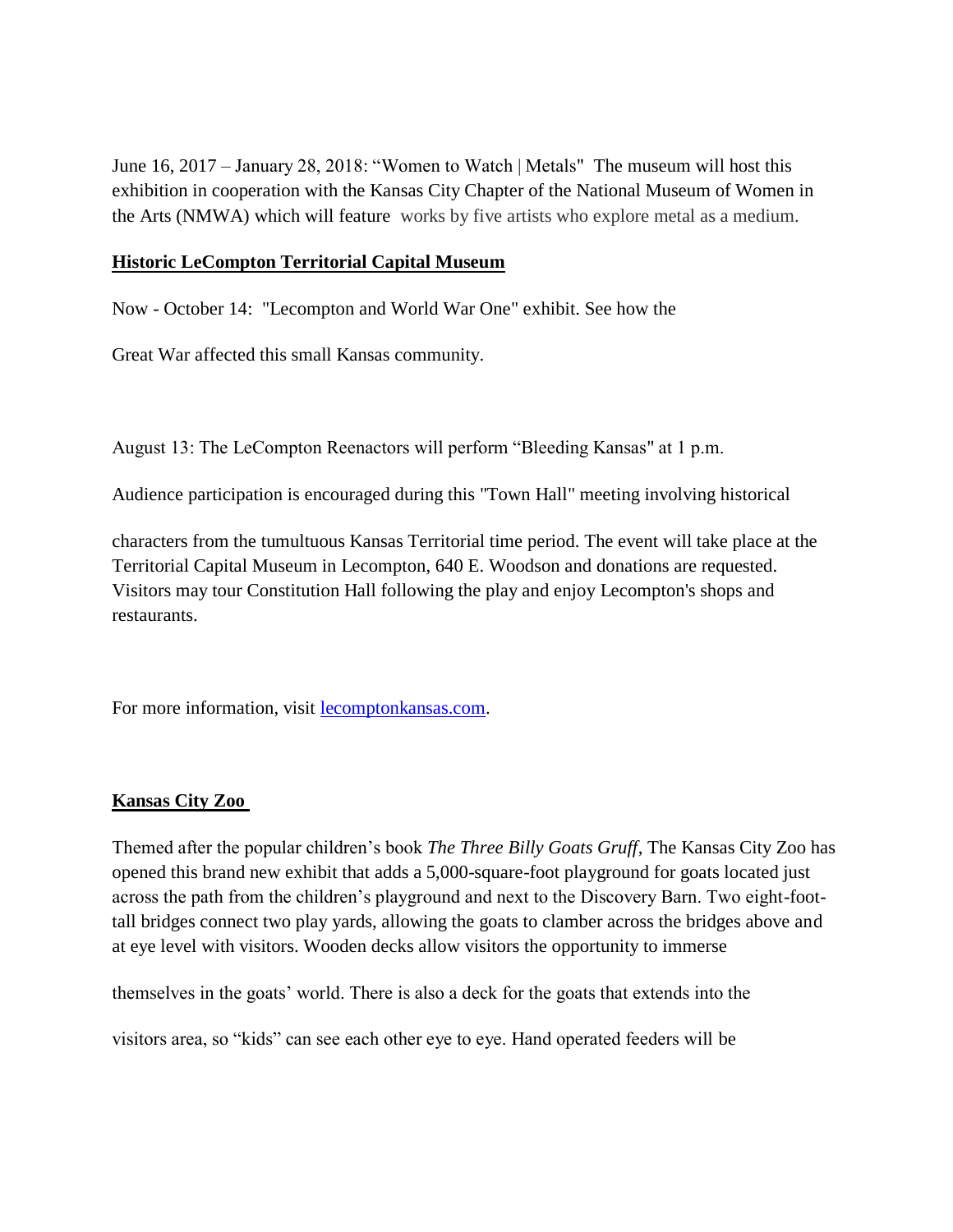filled with morsels of goat food that will make any visitor a friend for life. The exhibit is included with zoo admission. Clay and Jackson County residents receive reduced zoo admission with proof of address. Tickets must be purchased on site. [www.kansascityzoo.org](http://www.kansascityzoo.org/)

**The Kauffman Center for the Performing Arts** will host several touring artists for concerts in the Kauffman Center Presents series in summer 2017.

July 26: Mary Chapin Carpenter with special guest Sarah Jarosz

August 12: Herbie Hancock

September 5: YES featuring Jon Anderson, Trevor Rabin, and Rick Wakeman

For ticket information and to learn more, visit [kauffmancenter.org](http://kauffmancenter.org/)

June 25: The 4th annual Future Stages Festival will take place from 11:00 a.m. - 4:00

p.m. on Sunday, June 25. This free, family-friendly community event will feature more

than 700 area performers, activities for the whole family, and more. RSVP for free at

[kauffmancenter.org/futurestages.](http://kauffmancenter.org/futurestages)

**The Legends Outlets Kansas City** will present its free outdoor concert series,

Legends Live, on Saturday evenings this summer featuring music ranging from pop, classic rock, and rock alternative to rhythm and blues, country, and more. Legends Live will feature live performances by local and regional talent through August 5 from 5:00 p.m. to 7:00 p.m. at the Civic Courtyard Fountain 1843 Village West Parkway, Kansas City, KS 66111. For more information, visit [legendsshopping.com.](http://legendsshopping.com/)

The concert series will conclude on August 5 with one of KC's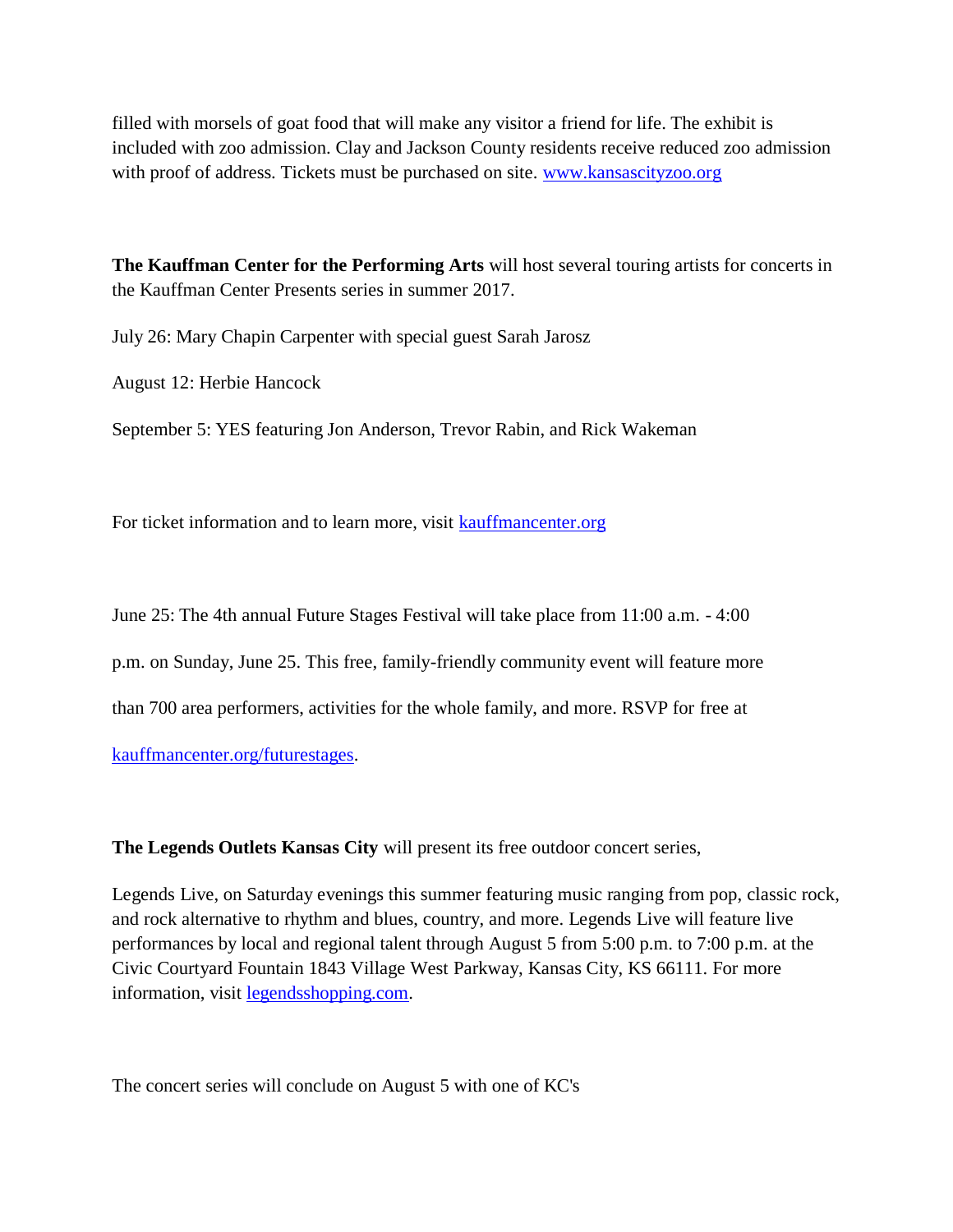favorite family performers following the Legends Outlets' Back-to-School Bash and

YMCA Healthy Kids Day featuring numerous activities, prize giveaways and back-to-school savings offers.

June 24: Run With It (Powerhouse trio built on a foundation of funk playing pop-rock hits from the '80s to now)

July 1: The Zeros (Kansas City's premier '80s tribute band playing new wave hit songs)

July 8: Rusty Laffoon (Soulful country band with high energy and strong vocals covering favorite country rock hits)

July 15: Perpetual Change (Rock band playing hits from the '80s, '90s and '00s, as well as a few original songs)

July 22: Rattle and Hum (Kansas City's premier U2 tribute band covering hits from the '80s to current)

July 29: Big Time Grain Company (Kansas City's premier country western and country rock band performing crowd favorites from many artists)

August 5: Mr. Stinky Feet & The Hiccups (family night - popular children's music)

In addition, the Legends are offering these special opportunities to all shoppers.

VIP Club: Become a Legends VIP Club member and receive VIP Rewards worth more than \$500 in savings, plus be among the first to know about your favorite brands, upcoming events and in-store promotions. VIP Reward offers are available electronically and/or as a printed brochure. Register at LegendsShopping.com or stop by the Legends Outlets Customer Service Office. Guests visiting from out of state may show an ID or AAA Card to receive a copy of the VIP Rewards brochure without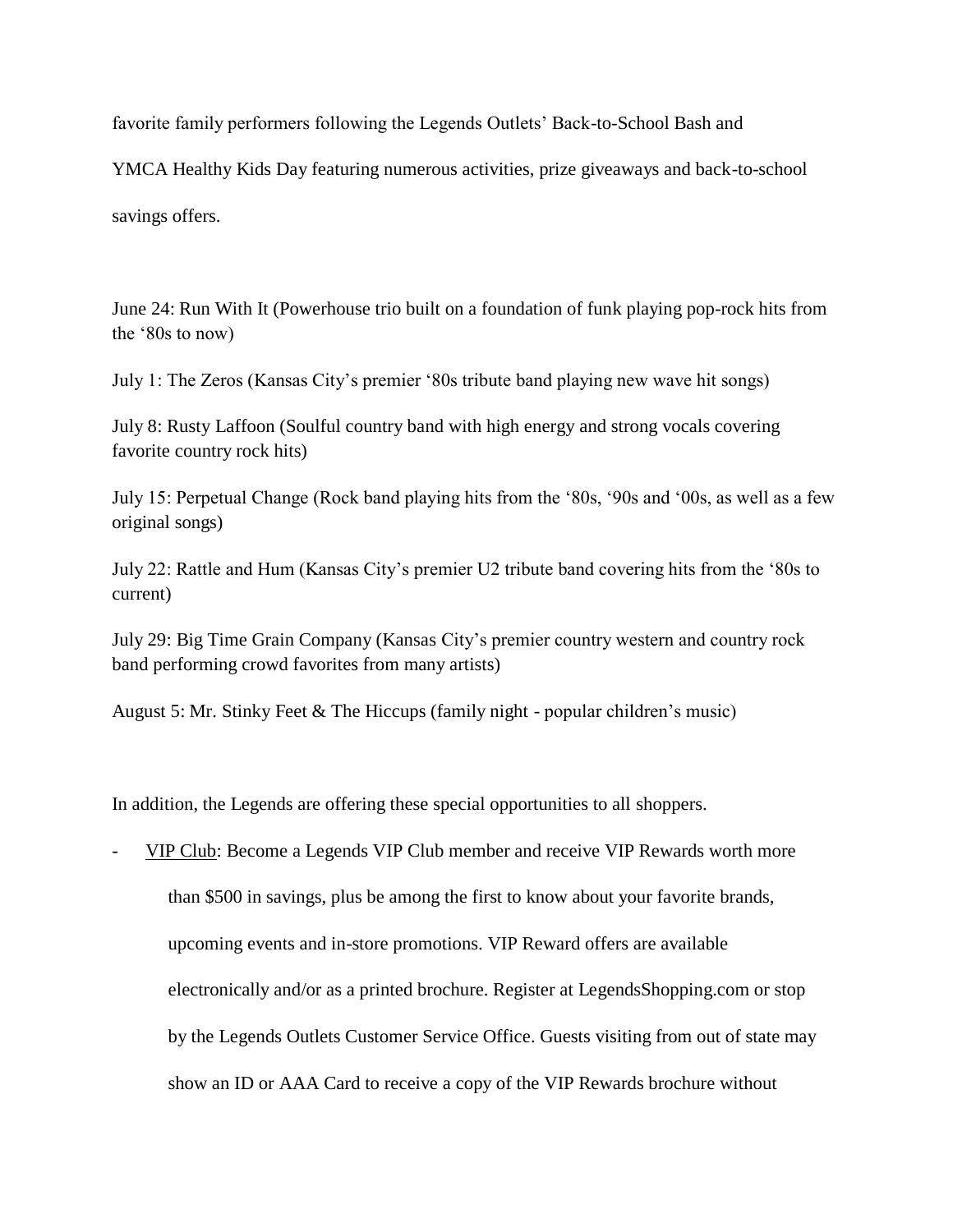registering as a VIP Club member.

- Hot Deals: Visit LegendsShopping.com for the latest in-store "Hot Deals" available from Legends Outlets stores, restaurants, hotels and entertainment venues. Visit [legendsshopping.com/hot-deals](http://legendsshopping.com/hot-deals) for updated information.
- Military Discounts: More than 65 Legends Outlets merchants offer in-store savings for service members and their families. For a complete list of military discounts, visit the military discounts listing at [legendsshopping.com/hot-deals.](http://legendsshopping.com/hot-deals/)

**MTH Theater – Crown Center** will present three different shows sure to please a variety musical tastes.

Now –June 25: *The Who's Tommy* - This

five-time Tony Award-winning musical based on the iconic 1969 rock concept album, *The Who's Tommy* is an exhilarating story of hope, healing and the human spirit. The story of the pinball-playing, deaf, dumb and blind boy who triumphs over his adversities has inspired, amazed and puzzled audiences for more than 40 years.

June 26 – 27: *Musical Monday & Tuesday, Too* - Celebrating musicals

nominated for Tony Awards in 2017, This show will provide an evening of live musical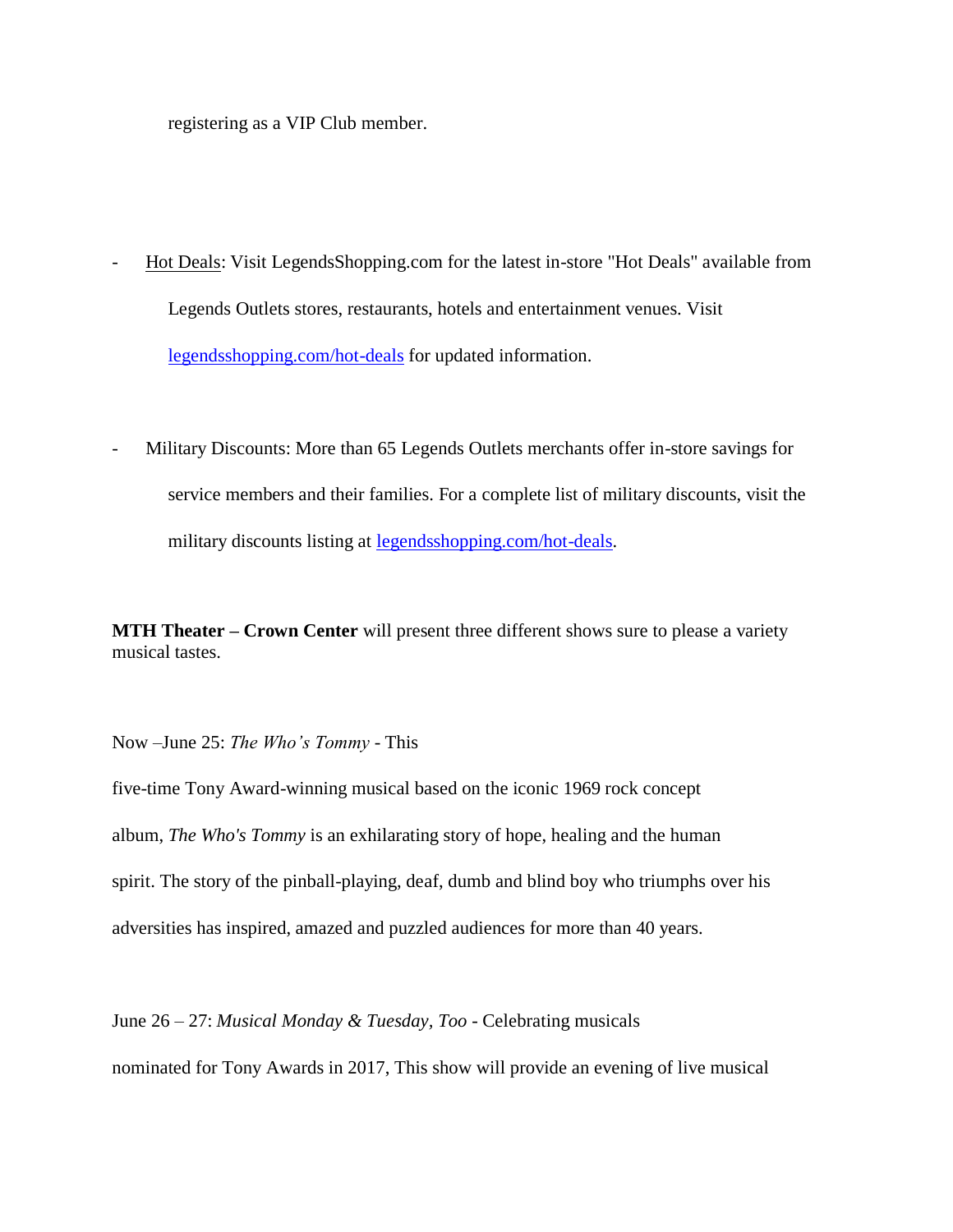theater and cabaret starring Kansas City's finest performers and musicians and celebrating musicals nominated for 2017 Tony Awards.

August 10-27: *An Evening with George Gershwin* is an original revue about the life and music of one of the 20<sup>th</sup> Century's most significant composers, written and hosted by George Harter. The show includes some of Gershwin's most popular songs including "Summertime", "Porgy and Bess", and "An American in Paris."

MTH Theater if presenting a special discount of \$4 off each ticket on opening weekend when mentioning "Opening Weekend Special" at time of purchase. Excludes Musical Monday/Tuesdays. For more information visit [musicaltheaterheritage.com](http://musicaltheaterheritage.com/)

**The National World War I Museum and Memorial** currently features four special exhibitions as well as a host of programs each month. Highlights include:

*Posters as Munitions, 1917 –* Soon after the outset of WWI, the poster, previously the successful medium of commercial advertising, was recognized as a means of spreading national propaganda with unlimited possibilities. The exhibition showcases the depth and breadth of the collection through a series of works on exhibition for the first time at the Museum.

*Vive l'Amérique! French Children Welcome Their American Ally* - When the U.S. entered WWI in April 1917, a school teacher in the Montmartre district of Paris asked his students to write essays and express in drawings how this would affect their lives. A century later, the Le Vieux Montmartre Historical Society loans 30 of these drawings and two essays on this subject for a special exhibition at the Museum.

*Fields of Battle, Lands of Peace: The Doughboys, 1917-1918* – Michael St Maur Sheil's portraits of WWI battlefields are featured in an outdoor photographic exhibition which tells of the healed scars of the First World War through our only remaining living witness: the fields of battle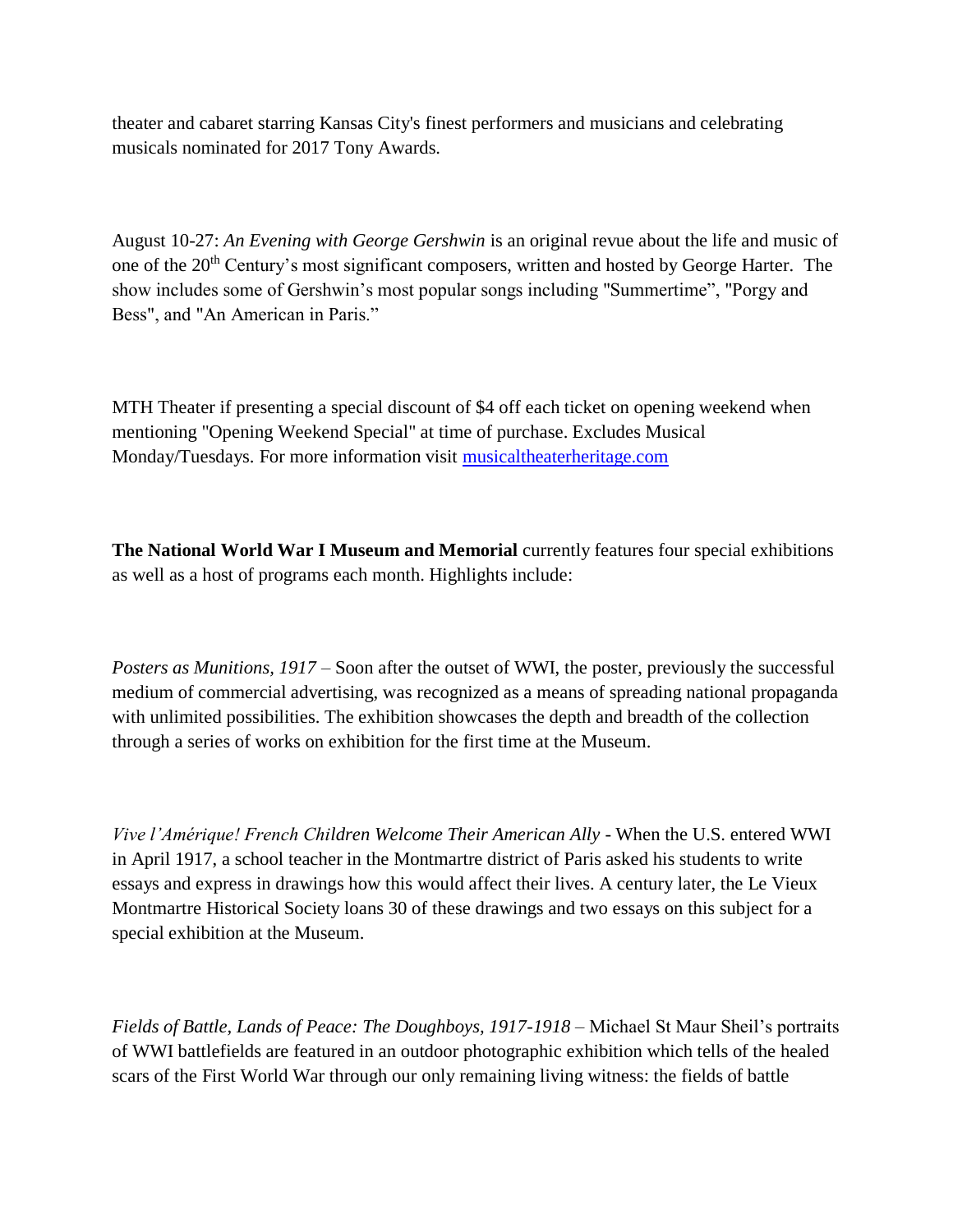themselves. Once places of devastating violence, we now see landscapes of great beauty, testament to peace and remembrance.

*Revolutions! 1917* – The exhibition showcases the incredible events that occurred worldwide from America's official entry into the war and Russia's upheavals from an Imperial state to Bolshevik rule. The stalemated battles on the Western Front and in other theaters and troubles on the home fronts also led to societal changes, mutinies and revolts. Provided on loan from the National Archives, President Woodrow Wilson's original War Proclamation is on exhibit to the public for the first time in more than 50 years.

**Town Center Plaza** in Leawood, Kansas is holding a special Free Family Concert Series this summer. On the evening of each show, the fun begins at 6:00 p.m. with music beginning at 7:00 p.m. Concerts are held outdoors in the north parking lot of Town Center Plaza and will include inflatables, face painting and other activities, plus food and beverage available for purchase courtesy of Hereford House to benefit Juvenile Diabetes Research Foundation. Concert goers are encouraged to bring lawn chairs and blankets, but not coolers. For more information, visit [towncenterplaza.com.](http://towncenterplaza.com/)

June 22: 10,000 Maniacs with Katy Guillen & The Girls

June 29: Better Than Ezra with School of Rock

The Greater Kansas City Attractions Association, founded more than 20 years ago, includes members from many of the region's top attractions, ranging from sports teams including the Kansas City Royals and Sporting KC, museums like The Nelson-Atkins Museum of Art, the Harry S. Truman Library and Museum, and National Museum of Toys and Miniatures to arts organizations including Starlight Theatre, Kansas City Ballet, and Theater League, theme parks like Worlds of Fun/Oceans of Fun, plus historic sites, major retail centers, and outdoor experiences.